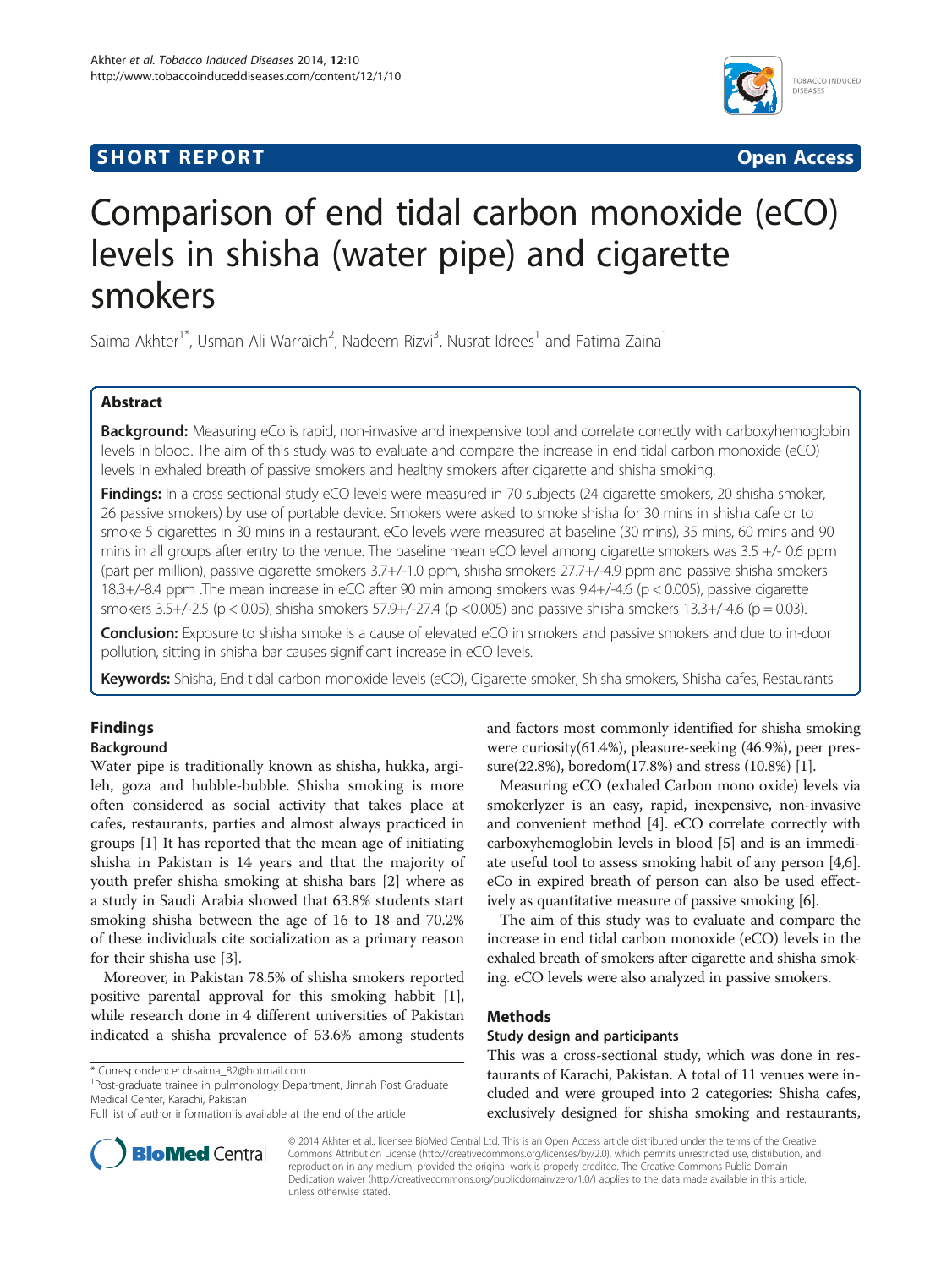where shisha smoking was not allowed but cigarette smoking was allowed in dining area by the management. All venues selected for this study were closed indoor spaces with air-condition. Open- air restaurants exposed to outdoor sources of pollution (like a Bar-B-Q grill area and vehicle pollution) were excluded as were restaurants with an obvious source of indoor air pollution, such as communicating kitchen with dining areas.

70 volunteers, who visited these selected venues, were included in the study. 24 of them were cigarette smokers and 14 were passive cigarette smokers in the restaurants, 20 were shisha smokers and 12 were passive shisha smokers from shisha bars. Background information regarding their age, gender, occupation, smoking habits and illicit drug use including alcohol [\[7\]](#page-3-0) was taken. People with a history of diabetes, asthma, COPD or having any other respiratory ailments were excluded [\[7,8\]](#page-3-0). The study population was divided into 4 groups. A cigarette smoker was defined as a person who smokes average of 5 cigarettes a day for at least last 3 years. Shisha smokers reported a smoking history of 3 years and who visit shisha cafes at least once a week for shisha smoking. Passive cigarette smokers and passive shisha smokers were that population who themselves had never smoked shisha or cigarette but they visited to these venues regularly.

The data was collected by team of doctors from Jinnah Post Graduate Medical Centre from October 2011 to December 2011.

During the pilot study on 18 volunteers, it was concluded that on an average a smoker took 5 minutes to smoke one cigarette and can smoke maximum of 5 cigarettes in 30 minutes therefore for comparable data the smokers were asked to smoke 5 cigarettes in 30 minutes in common restaurant or to smoke individual shisha for 30 minutes in Shisha bars. While sampling passive smokers were sitting on same tables where smoking was taken place. eCO levels in all 4 groups were measured at 30 minutes after arrival in venue and then at different intervals (35 minutes, 60 minutes and 90 minutes).

#### Study ethics

Ethical permission was taken from Pakistan Chest Society and Jinnah Post Graduate Medical Center's ethical committee. A formal permission from management of venues and informed consent from all volunteers was taken.

#### Equipment and measurement variables

The equipment used for measuring end tidal Carbon monoxide level in exhaled air was MicroPlus Smokerlyzer (BedFont Instrument; UK). Previously it had been reported that smokerlyzer measurements of eCO correlate closely with blood carboxyhemoglobin concentration [[5](#page-3-0),[6](#page-3-0)]. The smokerlyzer measures exhaled Carbon monoxide levels in part per million (ppm). A pre decided protocol was followed throughout the study to standardize all breaths being analyzed by device. The study subjects were asked to inhale deeply, hold their breath for at least 15 seconds, and then exhale rapidly and forcefully into disposable moth piece of instrument [[9\]](#page-3-0). Single measurement was taken every time and maneuver was repeated only when the subject was unable to do it properly.

## Statistical analysis

Data entry and analysis was done by using Statistical Package for Social Sciences (SPSS) Version 19. Results were expressed in mean+/- SD.

The Welch was used instead of one-way Anova to compare mean of baseline eCO between all 4 groups because variance among all groups were not equal. Tamhane was used depending on sample distribution. Paired T Test was used for comparison between data from different intervals. A P value less than 0.05 was considered statistically significant.

## Results

The mean age of volunteers was 23.2+/-1.9. Ninety two percent of study population were students. Overall 68% were males and 32% were females. The baseline mean eCO value in cigarette smokers was 3.5 +/- 0.6 ppm; in passive cigarette smokers 3.7+/-1.0 ppm; in shisha smokers 27.7+/-4.9 ppm and in passive shisha smokers was 18.3+/-8.4 ppm. This baseline eCo levels were measured after  $30 + (-5)$  minutes of subject's entrance in these venues. Table 1.

Mean eCO of all 4 groups was compared by use of the Tamhane test. Only the differences between baseline eCO levels of active and passive cigarette smokers was not significant ( $p = 0.985$ ) but comparisons among other groups were highly significant ( $p < 0.001$ ). The difference between

|  | Table 1 Mean difference of eCO Levels among different |  |  |
|--|-------------------------------------------------------|--|--|
|  | groups 30 minutes after entering the venue            |  |  |

| (I) respondents<br>(J) respondents | Mean difference<br>of eCO (ppm) (I-J) | Std. error | Sig.    |
|------------------------------------|---------------------------------------|------------|---------|
| Active shisha smokers              | $-24.20$                              | 1.10       | < 0.001 |
| Passive shisha smokers             | $-14.83$                              | 2.43       | < 0.001 |
| Active cigarette smokers           | .21                                   | .31        | 0.981   |
| Active shisha smokers              | $-23.98$                              | 1.13       | < 0.001 |
| Passive shisha smokers             | $-14.61$                              | 2.44       | < 0.001 |
| Active cigarette smokers           | 24.20                                 | 1.10       | < 0.001 |
| Passive cigarette smokers          | 23.98                                 | 1.13       | < 0.001 |
| Passive shisha smokers             | 9.36                                  | 2.66       | 0.010   |
| Active cigarette smokers           | 14.83                                 | 2.43       | < 0.001 |
| Passive cigarette smokers          | 14.61                                 | 2.44       | < 0.001 |
| Active shisha smokers              | $-9.36$                               | 2.66       | 0.010   |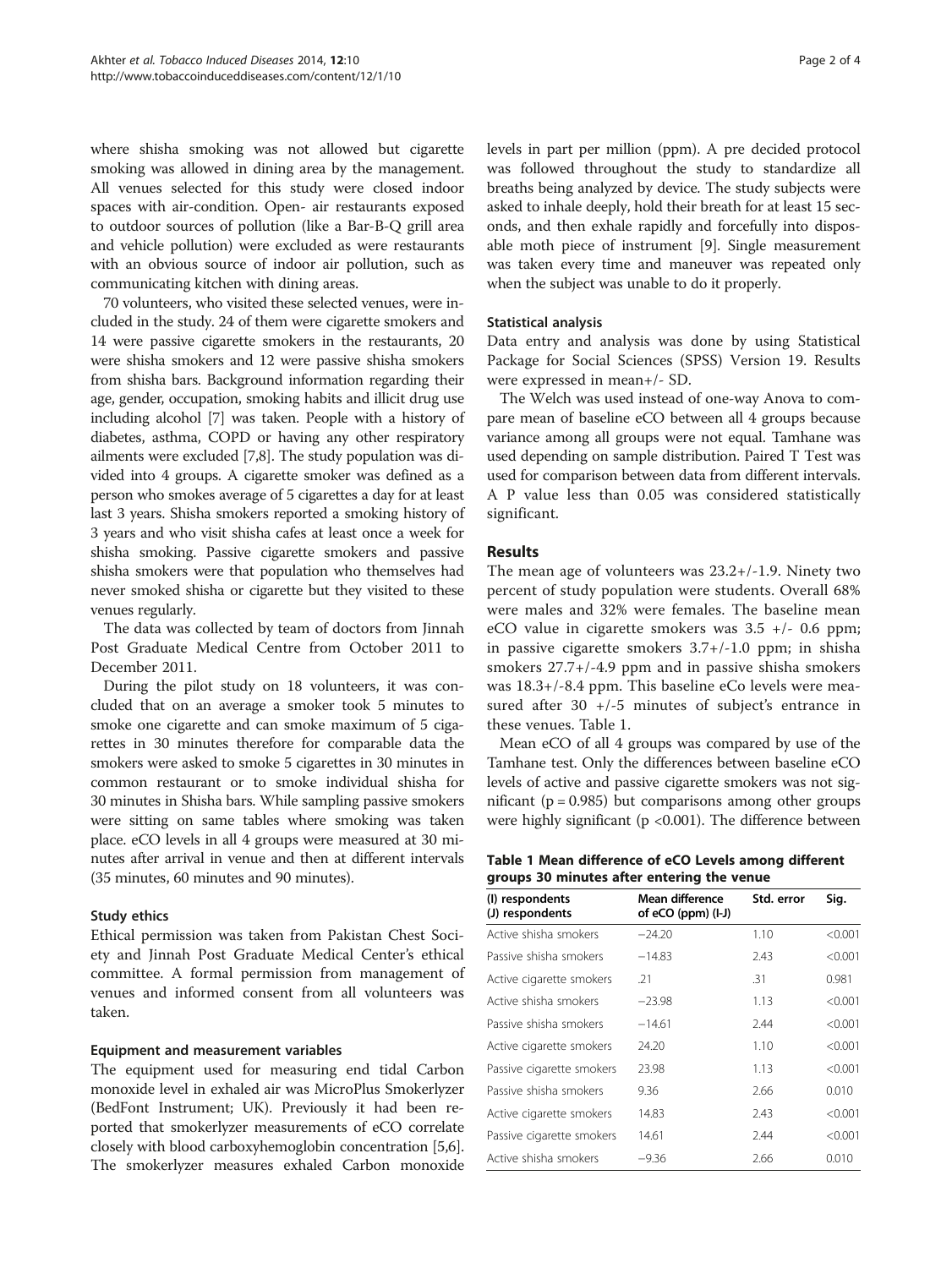

of eCo levels of active cigarette smokers and active shisha smokers was 24.2 ppm, active cigarette smokers and passive shisha smokers was 14.8 ppm, and between active shisha smokers and passive shisha smokers was 9.3 ppm Figure 1.

eCo levels increased from baseline in all four groups after exposure to cigarette and shisha smoking. The difference in eCO (eCO 90 minutes –eCO 30 minutes) in cigarette smokers was  $9.41+/-4.67$  (p < 0.001), among passive cigarette smokers  $3.57+/-2.53(p < 0.001)$ , among shisha smokers  $57.90+/-27.43$  (p <0.001) and passive shisha smokers  $13.33+/-4.69(p = 0.03)$ .

#### **Discussion**

Our study indicated that exposure to active or passive cigarette or shisha pipe smoking caused significant increase in eCO levels within indoor restaurants and shisha bars. The results of our study correlate well with few other studies done previously. In a study from India Sheetu Singh et al proved that eCO levels after hookah smoking were significantly higher than cigarette smoking therefore it cause substantial higher toxicity [[10](#page-3-0)]. Eissenberg and Shihadeh from USA showed three times higher eCO levels in smokers after water-pipe smoking relative to cigarette smoking [\[11](#page-3-0)].

This centuries-old tradition of smoking is widely perceived to be less harmful than other forms of tobacco but shisha smoke contain higher concentration of carbon monoxide [\[11\]](#page-3-0) and many other dangerous substances, including charcoal and heavy metals like arsenic, cobalt and is strongly associated with many adverse health consequences such as coronary artery disease, asthma exacerbation, COPD, infection diseases and lung cancer [[12](#page-3-0)].

The main limitations should be noted was that this was a convenience sample study, and hence results may not be generalizable to the general population. We did not take measurements of eCO before entering the restaurants/cafes, and only performed eCO measurements between 30-90 minutes after entering the venue, hence factors that took place within these 30 minutes may have affected eCO levels, a factor we could not control for.

However, our study results showed significant raised baseline eCO levels in active and passive smokers in shisha cafes even before initiation of smoking and it was more likely because of exposure to indoor environment of venues for 30 minutes. Moreover, information of the number of cigarettes or shisha pipes smoked within the entire venue was not recorded. Further research is needed to take the above factors into account.

### Conclusion

Active and passive exposure to Shisha smoking is a cause of elevated eCO in smokers and non smokers and due to in-door pollution, sitting in shisha bar itself causes significant increase in eCO levels.

This study adds further support to existing evidences against Shisha smoking and can also be utilized as scientific basis for strict legislation on indoor shisha smoking in Pakistan as well as in other countries threatened by a growing rise in water pipe smoking.

#### Competing interests

The authors declared that they have no competing interests.

#### Authors' contributions

SA was the lead author on the paper. UAW developed the research questionnaire and did the statistical analysis and helped in conducting the survey. NR supervised the project including manuscript preparation and submission. NI and FZ conducted the survey, assisted in manuscript writing. All authors read and approved the final manuscript.

#### Acknowledgement

We would like to thank all the volunteers who took part in this study and we are also grateful to management authorities of all cafes who allowed us to do this study in their venues.

#### Author details

1 Post-graduate trainee in pulmonology Department, Jinnah Post Graduate Medical Center, Karachi, Pakistan. <sup>2</sup>Chair Person business administration, Indus University, Karachi, Pakistan. <sup>3</sup> Head of Department in pulmonology Department, Jinnah Post Graduate Medical Center, Karachi, Pakistan.